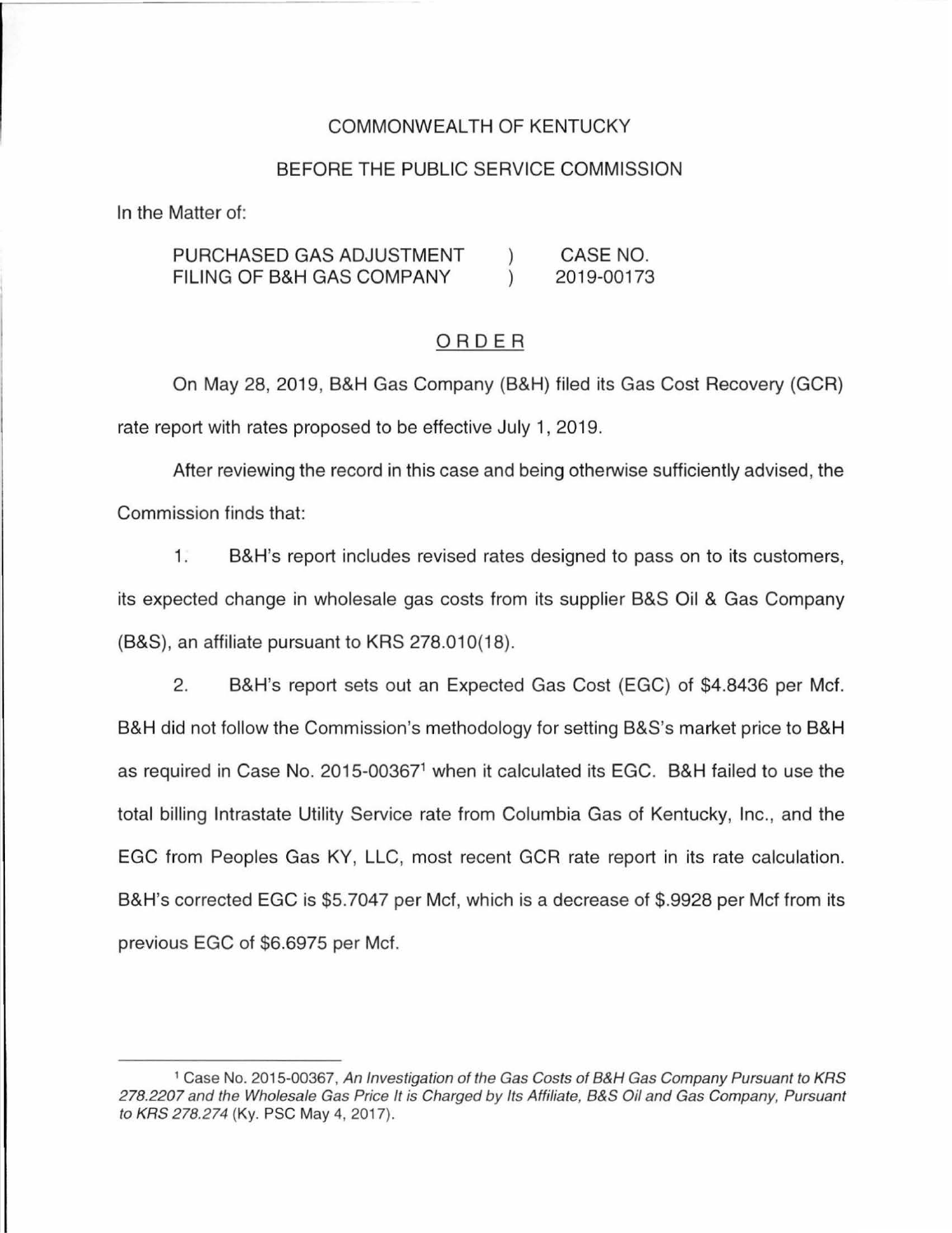3. B&H's report sets out no Refund Adjustment (RA) as B&H has appealed the Commission's Orders in Case No. 2015-00367 to Franklin Circuit Court, and moved the Circuit Court to temporarily enjoin the RA from going into effect pending a final adjudication of the appeal.<sup>2</sup> On September 19, 2017, the Franklin Circuit Court granted a temporary injunction, staying the implementation of the (\$3.0000) per Met RA pending final adjudication of B&H's appeal of the Commission's final Order in Case No. 2015- 00367. Accordingly, the RA will not be included in B&H's July 1, 2019 GCR rate.

4. B&H's corrected GCR rate is \$5.7047 per Met, which is a decrease of \$.9928 per Met from its previous GCR rate of \$6.6975 per Met.

5. The rates set forth in the Appendix to this Order are fair, just, and reasonable, and should be approved for service rendered by B&H on and after July 1, 2019.

6. In this and previous GCR reports, B&H made repeated errors and omissions that impact timely and accurate processing of its filings. The Commission finds that B&H should conduct a careful and thorough review to minimize any potential errors in its future GCR reports. Failure to minimize errors in future filings may adversely affect the timely processing of B&H's GCR reports.

## IT IS THEREFORE ORDERED that:

1. The rates proposed by B&H are denied.

2. The rates set forth in the Appendix to this Order are approved for service rendered on and after July 1, 2019.

<sup>&</sup>lt;sup>2</sup> Franklin Circuit Court, Case No. 17-Cl-722, B&H Gas Company and B&S Oil and Gas Company v. Kentucky Public Service Commission and Attorney General of the Commonwealth of Kentucky, By and Through His Office of Rate Intervention.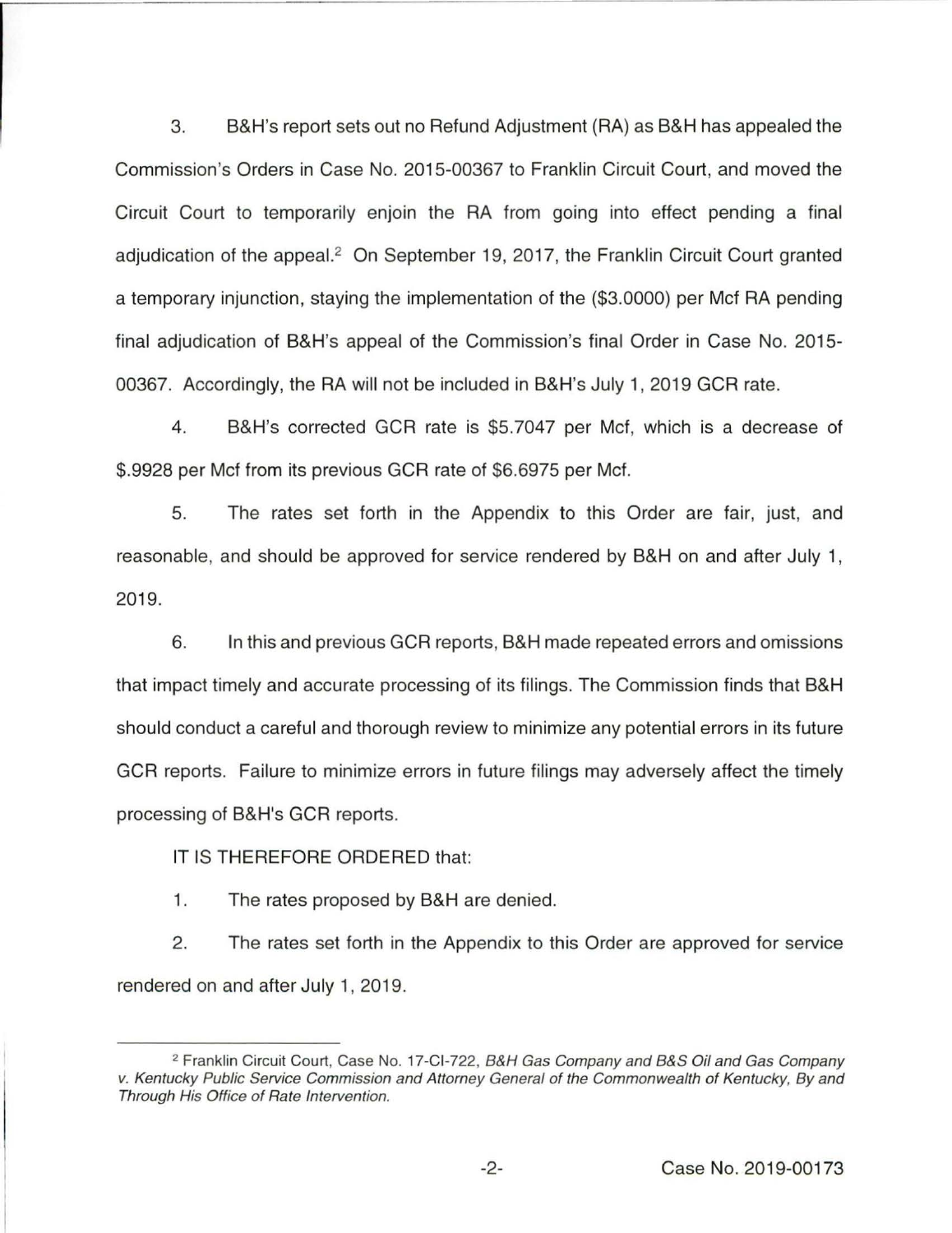3. Within 20 days of the date of this Order, B&H shall file with this Commission, using the Commission's electronic Tariff Filing System, revised tariff sheets setting out the rates approved herein and reflecting that they were approved pursuant to this Order.

4. This case is closed and removed from the Commission's docket.

# [REMAINDER OF PAGE INTENTIONALLY LEFT BLANK]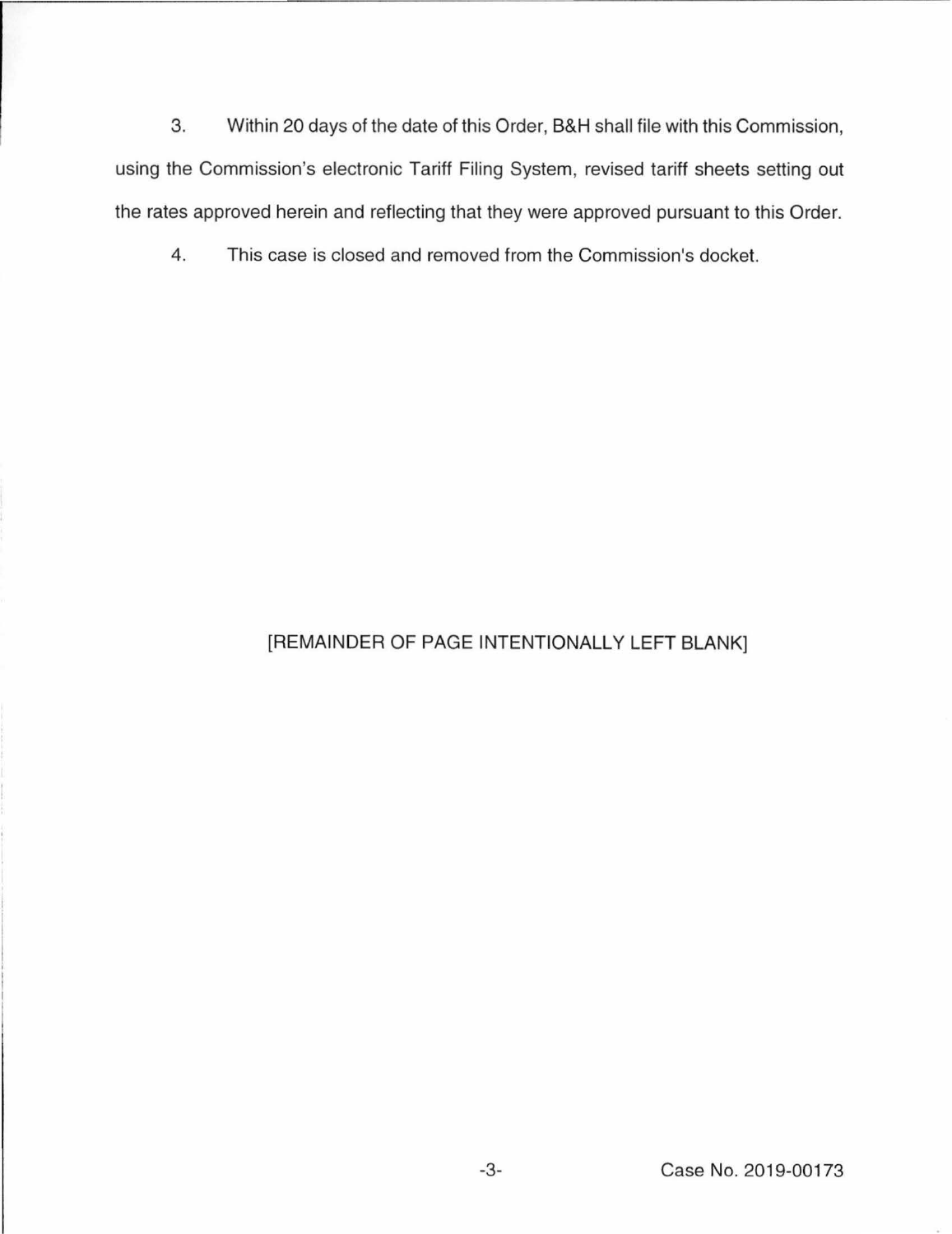By the Commission



ATTEST:

Cleven R Punson

Executive Director

Case No. 2019-00173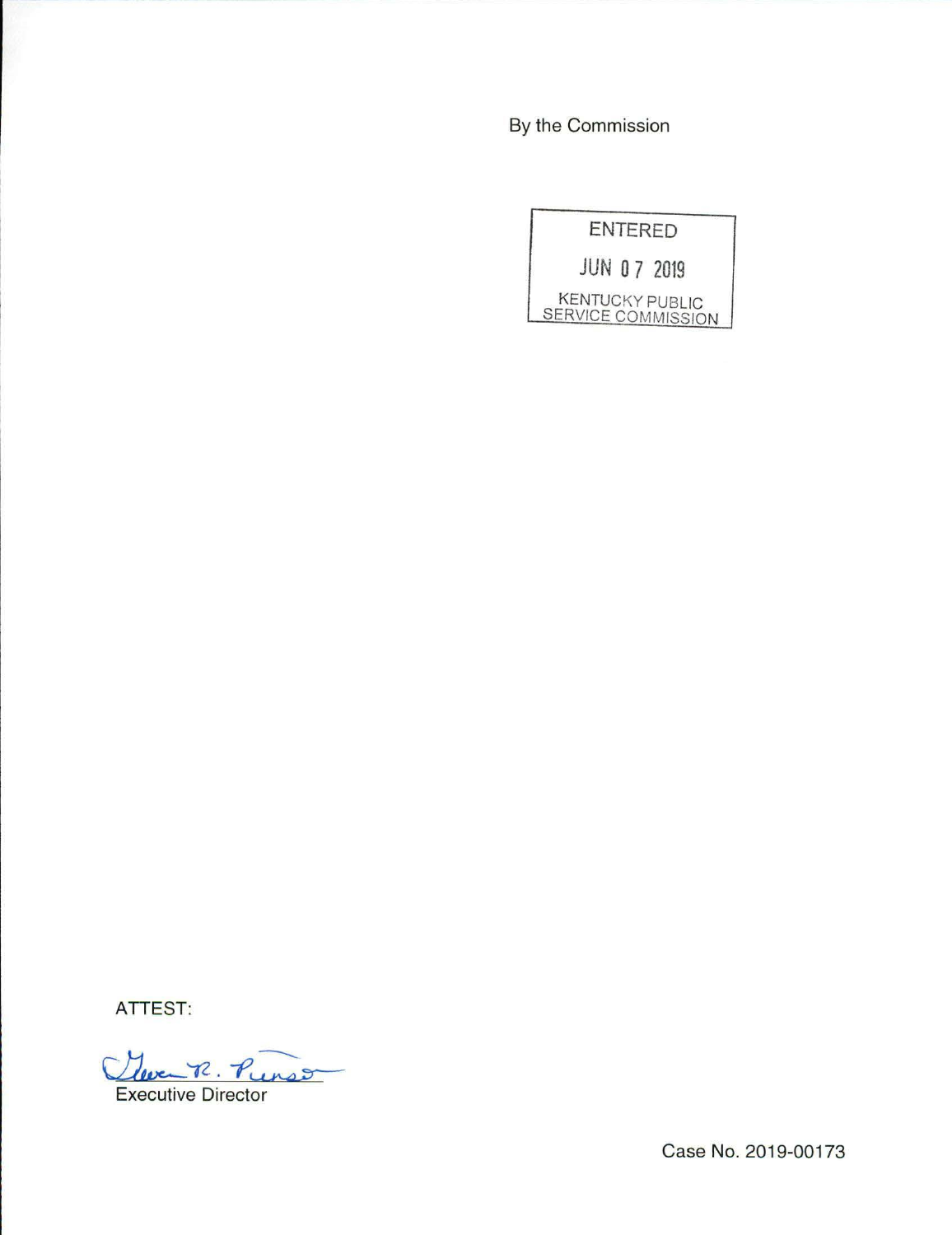# APPENDIX

# APPENDIX TO AN ORDER OF THE KENTUCKY PUBLIC SERVICE COMMISSION IN CASE NO. 2019-00173 DATED **JUN 0 7 2019**

The following rates and charges are prescribed for the customers served by B&H Corporation. All other rates and charges not specifically mentioned herein shall remain the same as those in effect under the authority of the Commission prior to the effective date of this Order.

## RETAIL RATES:

|                      |                  | Gas Cost<br>Recovery |            |
|----------------------|------------------|----------------------|------------|
|                      | <b>Base Rate</b> | Rate                 | Total      |
| First 2 Mcf          | \$4.7938         | \$5.7047             | \$16.2032* |
| Next 8 Mcf, per Mcf  | 1.9788           | 5.7047               | 7.6835     |
| Next 20 Mcf, per Mcf | 1.5611           | 5.7047               | 7.2658     |
| Over 30 Mcf, per Mcf | 1.3103           | 5.7047               | 7.0150     |

\*Charge includes 2 Mcf of natural gas  $(\$4.7938 + (5.7047 \times 2))$